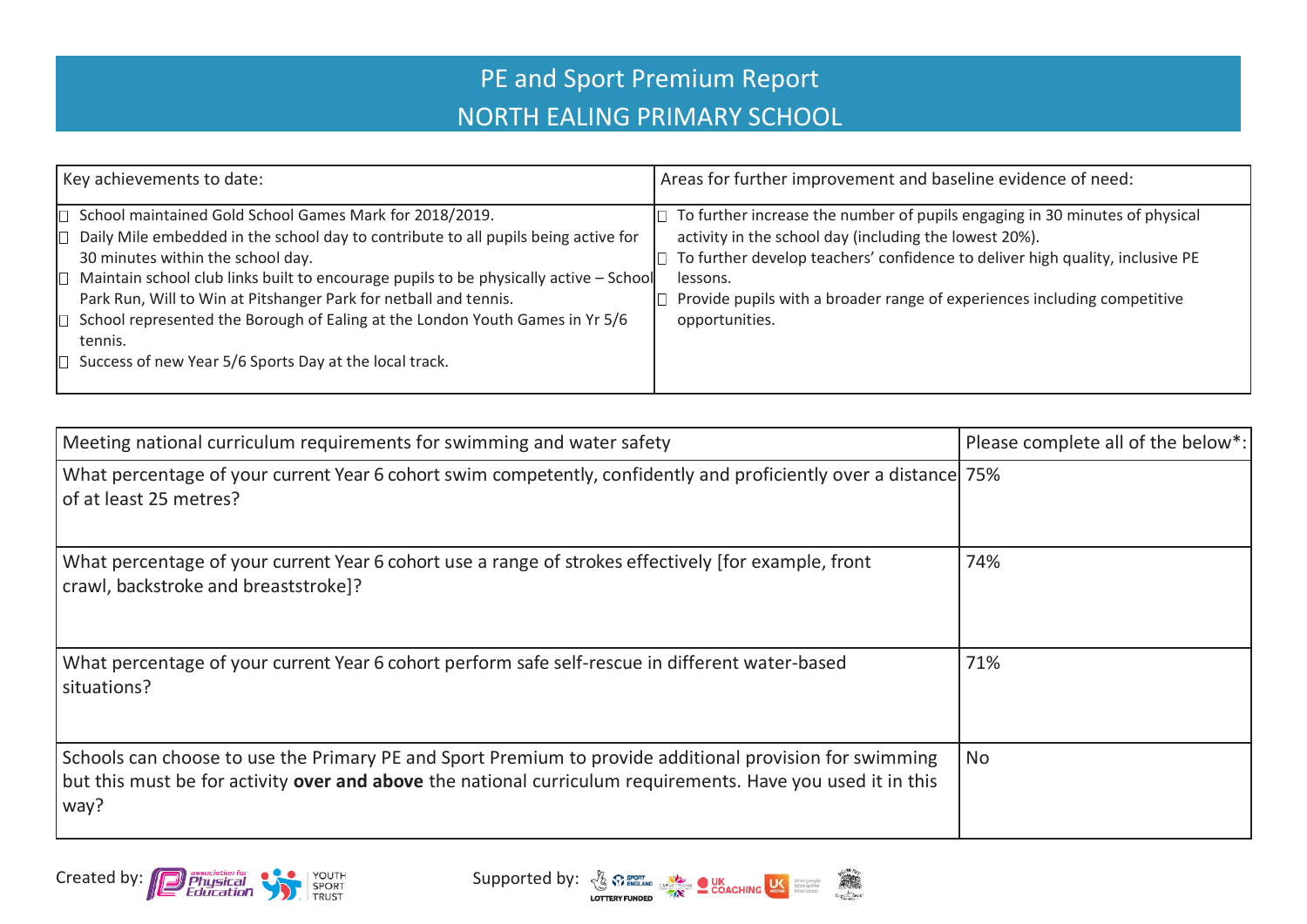## **Action Plan and Budget Tracking**

Capture your intended annual spend against the 5 key indicators. Clarify the success criteria and evidence of impact that you intend to measure to evaluate for students today and for the future.

| Academic Year: 2019/20                                                                                                                                                                                                                     | Total funding: £21,370<br>Funding allocated: £22,432                                                                                                                                                                                                                         | Date Updated: July 2020                        |                                                                                                                                                                                                                                                                                                                                                                                                       | Primary PE & Sport<br>Premium                                                                                                                                                                                        |  |  |  |
|--------------------------------------------------------------------------------------------------------------------------------------------------------------------------------------------------------------------------------------------|------------------------------------------------------------------------------------------------------------------------------------------------------------------------------------------------------------------------------------------------------------------------------|------------------------------------------------|-------------------------------------------------------------------------------------------------------------------------------------------------------------------------------------------------------------------------------------------------------------------------------------------------------------------------------------------------------------------------------------------------------|----------------------------------------------------------------------------------------------------------------------------------------------------------------------------------------------------------------------|--|--|--|
| Key indicator 1: The engagement of all pupils in regular physical activity - Chief Medical Officer guidelines recommend that primary school children<br>undertake at least 30 minutes of physical activity a day in school.<br><b>GOLD</b> |                                                                                                                                                                                                                                                                              |                                                |                                                                                                                                                                                                                                                                                                                                                                                                       |                                                                                                                                                                                                                      |  |  |  |
| Intent                                                                                                                                                                                                                                     | Implementation                                                                                                                                                                                                                                                               | Funding<br>allocated:                          | Impact                                                                                                                                                                                                                                                                                                                                                                                                | Sustainability and suggested<br>next steps:                                                                                                                                                                          |  |  |  |
| To increase the amount of time pupils<br>spend physically active during the school<br>day.                                                                                                                                                 | Playground Leaders selection and<br>training to support active lunch-<br>times for less active pupils<br>Day: Tuesday & Monday<br>Date: 15 <sup>th</sup> October & 4 <sup>th</sup> November<br>2019<br>Time: 1.15 - 3.15pm & 9.00 - 10.30am<br>Delivered by: Willow Tree SSP | Part of the<br>Willow Tree SSP<br>SLA - £6,500 | Observations of lunch time<br>participation in playground<br>leader's activities.<br>School rota system to support<br>participation.<br>Playground leaders to record<br>attendance.<br>Measure impact through pre and<br>post questionnaires.<br>Playground Leaders training<br>completed. Review to be carried out<br>in Spring.<br>Review unable to be carried out due<br>to current circumstances. | To measure success and look to<br>make a permanent intervention in<br>the next academic year.<br>Year 5 leaders trained and will be<br>able to support training of new<br>leaders next year to increase<br>capacity. |  |  |  |
| YOUTH<br>Created by: <b>Department</b><br>SPORT<br><b>TRUST</b>                                                                                                                                                                            | Supported by: $\frac{y}{\sqrt{2}} \sum_{\text{SVDMILAMO}}$ Supported by: $\frac{y}{\sqrt{2}} \sum_{\text{SVDMILMOLOMO}}$                                                                                                                                                     |                                                |                                                                                                                                                                                                                                                                                                                                                                                                       |                                                                                                                                                                                                                      |  |  |  |



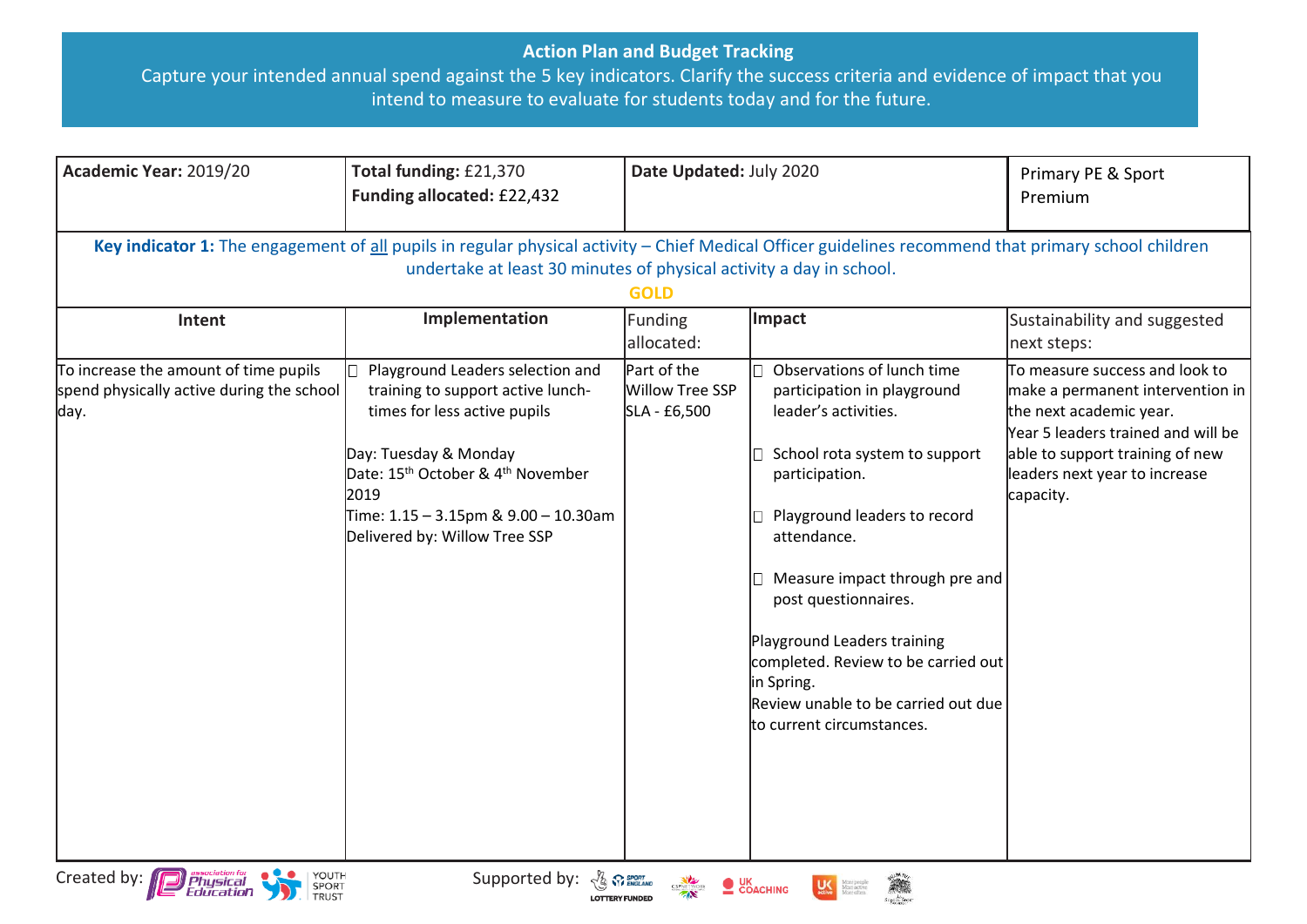| Key indicator 2: The profile of PE and sport being raised across the school as a tool for whole school improvement.<br><b>GOLD</b> |                                                                                                                                                                |                                                |                                                                                                                                                                                                                                                                   |                                                                                                         |  |
|------------------------------------------------------------------------------------------------------------------------------------|----------------------------------------------------------------------------------------------------------------------------------------------------------------|------------------------------------------------|-------------------------------------------------------------------------------------------------------------------------------------------------------------------------------------------------------------------------------------------------------------------|---------------------------------------------------------------------------------------------------------|--|
| Intent                                                                                                                             | Implementation                                                                                                                                                 | Funding<br>allocated:                          | Impact                                                                                                                                                                                                                                                            | Sustainability and suggested<br>next steps:                                                             |  |
| Pupils further develop leadership skills<br>which can be transferred to everything<br>they do.                                     | Two pupils invited to attend Young<br>Ambassador Conference days:<br>8 <sup>th</sup> October 2019 & 19 <sup>th</sup> May 2020<br>delivered by Willow Tree SSP. | Part of the<br>Willow Tree SSP<br>SLA - £6,500 | Registers of leadership<br>responsibility.<br>Sports day plans.<br>Intra-school competition.<br>Two pupils attended the first<br>conference on 8 <sup>th</sup> October 2019.<br>Second conference not able to be<br>carried out due to current<br>lcircumstances. | Maintain at least 15% r of pupil's<br>leading, managing and officiating<br>and increase where possible. |  |



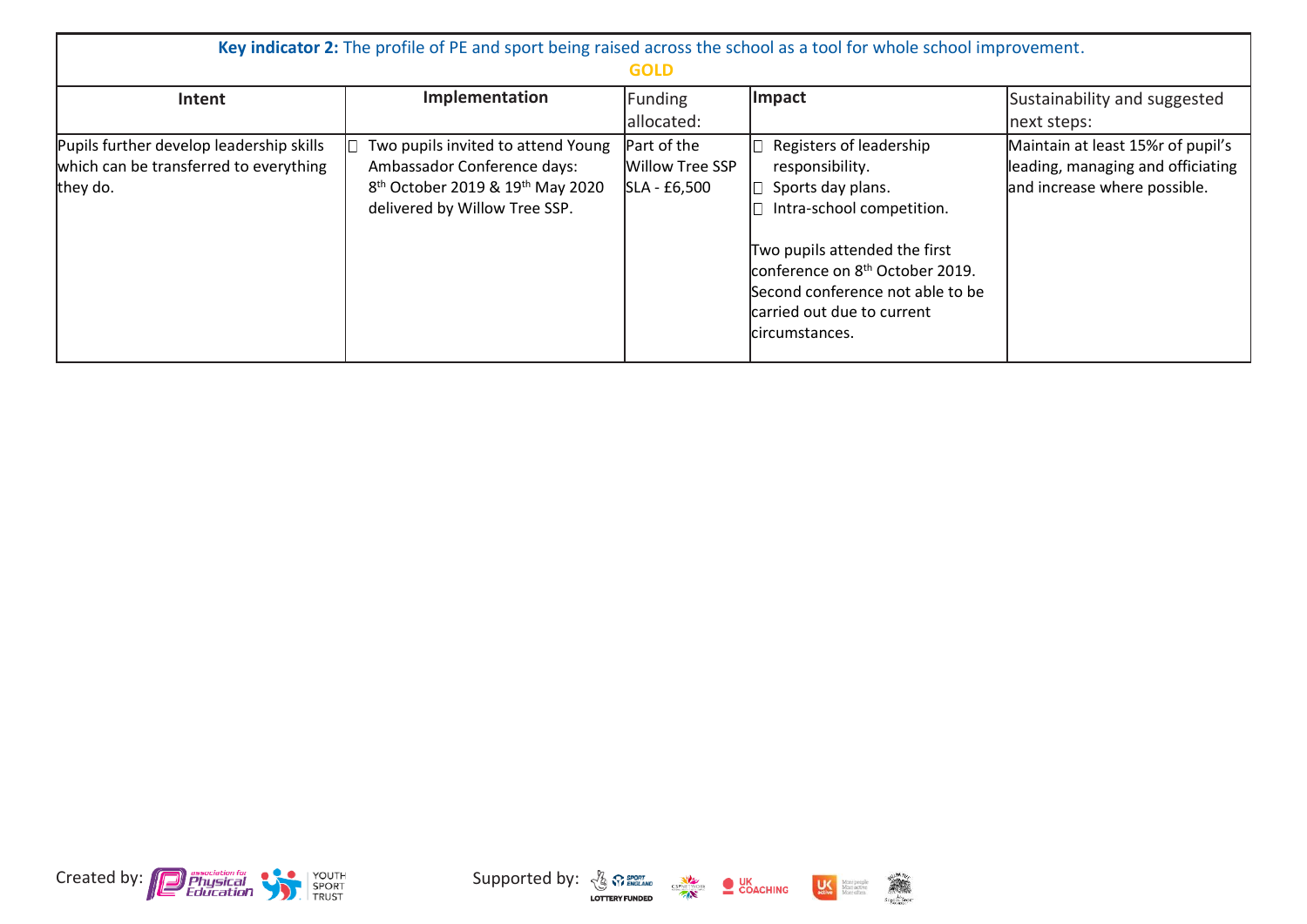| Key indicator 3: Increased confidence, knowledge and skills of all staff in teaching PE and sport.<br>GOLD |                                                                                                                                                    |                                                        |                                                                                                                                                                                                                                                                                                                               |                                                                 |  |
|------------------------------------------------------------------------------------------------------------|----------------------------------------------------------------------------------------------------------------------------------------------------|--------------------------------------------------------|-------------------------------------------------------------------------------------------------------------------------------------------------------------------------------------------------------------------------------------------------------------------------------------------------------------------------------|-----------------------------------------------------------------|--|
| Intent                                                                                                     | Implementation                                                                                                                                     | Funding                                                | Impact                                                                                                                                                                                                                                                                                                                        | Sustainability and suggested                                    |  |
|                                                                                                            |                                                                                                                                                    | allocated:                                             |                                                                                                                                                                                                                                                                                                                               | next steps:                                                     |  |
| To increase the number of pupils<br>engaging in physical activity.                                         | Access 1-2-1 curriculum support<br>and/or staff inset with a specialist<br>PE teacher.                                                             | Part of the Willow $\Box$<br>Tree SSP SLA -<br>£6,500  | Pre and post teacher confidence<br>self-reflection surveys.                                                                                                                                                                                                                                                                   | Teachers gain confidence to<br>deliver high quality PE lessons. |  |
| To support all young people to realise<br>their potential in PE and school sport.                          |                                                                                                                                                    |                                                        | Using Impact reports to gauge the<br>success of the support provided.                                                                                                                                                                                                                                                         | Teachers sharing good practice<br>with staff who feel they need |  |
| To further develop holistic learning skills<br>which can be transferred to everything<br>children do.      |                                                                                                                                                    |                                                        | Pupil post questionnaire to gauge<br>attitudes towards learning in<br>Physical Education.<br>Lesson observations and learning<br>walks.                                                                                                                                                                                       | further support.                                                |  |
|                                                                                                            | lnset:<br><b>SSP Conference</b><br>Day: Wednesday<br>Date: 16 <sup>th</sup> October 2019<br>Time: 9.00am - 3.30pm<br>Delivered by: Willow Tree SSP |                                                        | PE Coordinator attended the SSP<br>Conference on 16 <sup>th</sup> October 2019.<br>The coordinator found the intra/inter<br>competition workshop and FA Girls<br>Football workshop to be excellent.<br>She also stated that the discussions<br>around the changes to the SSP<br>competition formats to be the most<br>useful. |                                                                 |  |
|                                                                                                            | Inset:<br>NQT PE Inset<br>Day: Wednesday<br>Date: 9 <sup>th</sup> October 2019<br>Time: 1.30pm - 3.30pm<br>Delivered by: Create Development        |                                                        | One teacher attended the NQT Inset<br>on 9 <sup>th</sup> October 2019.                                                                                                                                                                                                                                                        |                                                                 |  |
| YOUTH<br>SPORT<br>TRUST<br>Created by:<br><b>P</b> Physical                                                | Supported by:                                                                                                                                      | <b>BA</b> SPORT<br>CSPNETWORK<br><b>LOTTERY FUNDED</b> | COACHING<br><b>LAS</b> More people                                                                                                                                                                                                                                                                                            |                                                                 |  |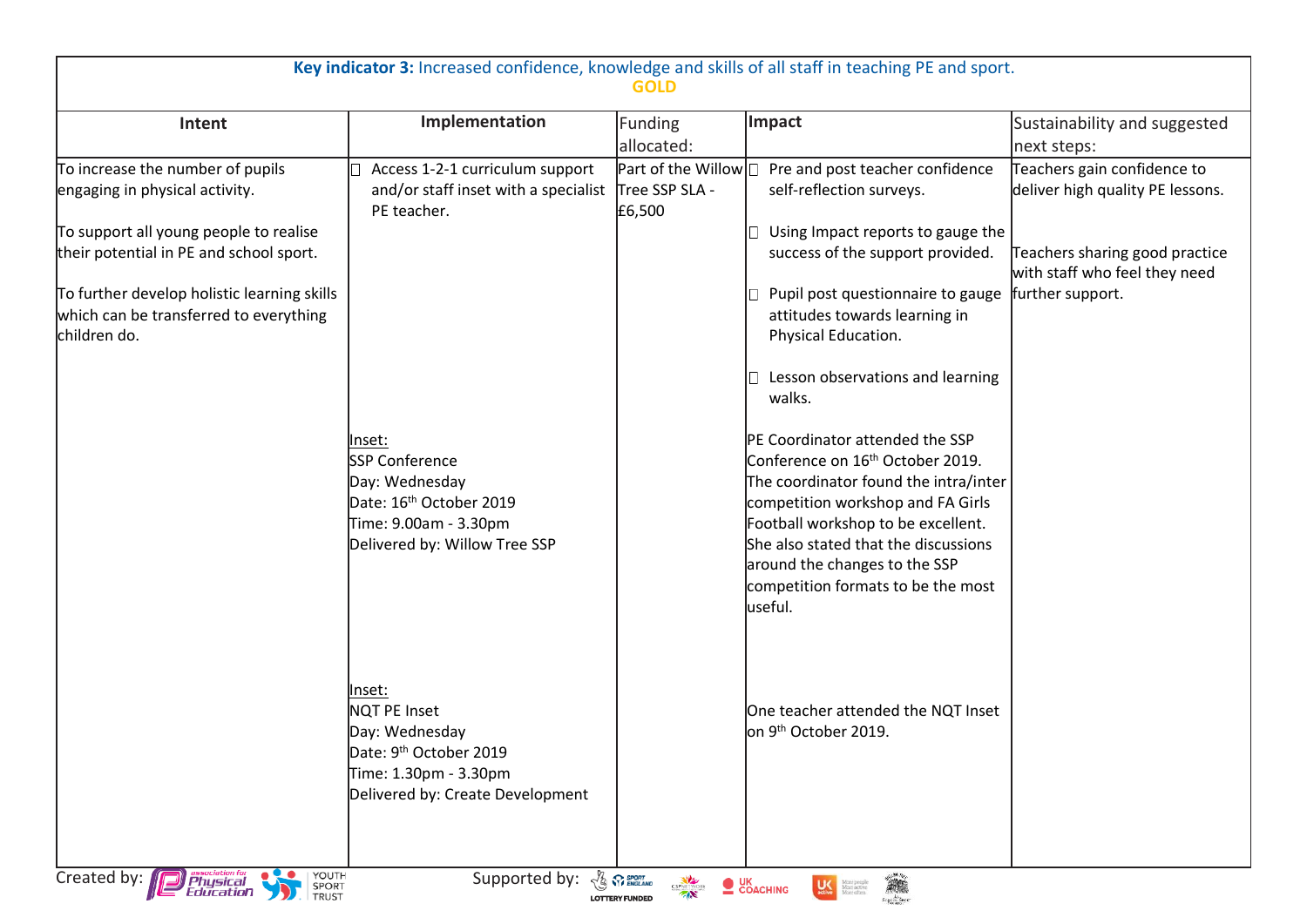|                                                                                                                                                                       | To further develop Yr 5/6 Sports Day:<br>support at the event 30 <sup>th</sup> June<br>2020<br>Delivered by: Willow Tree SSP<br>2 teacher supported 1:1 for 5/6<br>sessions (including pre and post<br>support meetings).<br>Delivered by: Willow Tree SSP            |                       | Support not able to be carried out<br>due to current circumstances.<br>Support not able to be carried out<br>due to current circumstances.                                                                                                                                                                                                                                                                                                                                                                                                                                                                                                                                                                   |                                                                                                                                                             |
|-----------------------------------------------------------------------------------------------------------------------------------------------------------------------|-----------------------------------------------------------------------------------------------------------------------------------------------------------------------------------------------------------------------------------------------------------------------|-----------------------|--------------------------------------------------------------------------------------------------------------------------------------------------------------------------------------------------------------------------------------------------------------------------------------------------------------------------------------------------------------------------------------------------------------------------------------------------------------------------------------------------------------------------------------------------------------------------------------------------------------------------------------------------------------------------------------------------------------|-------------------------------------------------------------------------------------------------------------------------------------------------------------|
|                                                                                                                                                                       | Key indicator 4: Broader experience of a range of sports and activities offered to all pupils.                                                                                                                                                                        | <b>GOLD</b>           |                                                                                                                                                                                                                                                                                                                                                                                                                                                                                                                                                                                                                                                                                                              |                                                                                                                                                             |
| Intent                                                                                                                                                                | Implementation                                                                                                                                                                                                                                                        | Funding<br>allocated: | Impact                                                                                                                                                                                                                                                                                                                                                                                                                                                                                                                                                                                                                                                                                                       | Sustainability and suggested<br>next steps:                                                                                                                 |
| To further develop the range of activities $ $<br>offered to provide children with a wide<br>range of experiences.<br>YOUTH<br>SPORT<br>Created by: <b>Department</b> | Audit to be carried out on PE and<br>playground equipment. New<br>equipment to be purchased to<br>allow more children to access a<br>greater range of physical activity.<br>Inspection and repairs to existing<br>equipment to be made.<br>Supported by: & Premerance | £2,900                | Year levels to be able to deliver a<br>broader range of sport orientated<br>lessons throughout key stages.<br>Those who previously may not<br>have been engaged in traditional<br>sports may be reengaged with<br>non-traditional sports now on<br>offer.<br>Broader range of sport orientated<br>lessons planned for in medium term<br>planning documents. Equipment<br>bought to supplement the additional<br>planning. Allowed staff members to<br>extend lessons.<br>-Football equipment including kit<br>-Netball equipment<br>Athletics equipment<br>-KS1 equipment - Hoops, soft play.<br>Gymnastics mats<br>Repairs and tests made to<br>gymnastics equipment allowing<br>teachers to use apparatus. | Equipment purchased to last over<br>multiple years. Staff confidence<br>to increase using new plans<br>provided to delivery using<br>appropriate equipment. |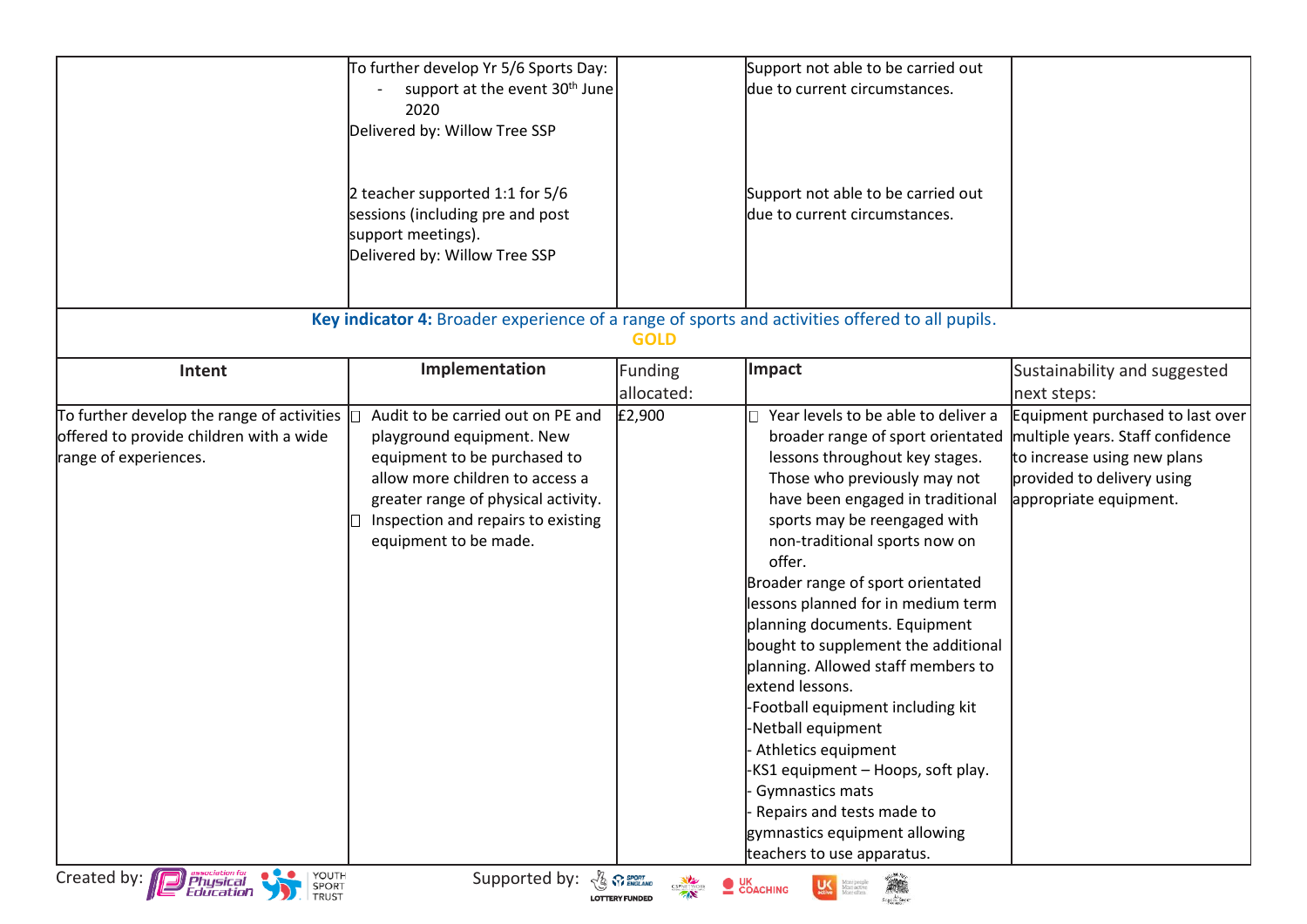| To increase the participation levels of<br>pupils in extra-curricular sporting activity<br>every week.                                                                                                                                                                                                   | Fit 4 Sport specialist coaches<br>delivery of extra-curricular before<br>school, during lunch and after<br>school.                                                                                      | £7,500                                                    | Percentage of pupils who attend a Establish new clubs and target a<br>community sports club after<br>engaging in an extra-curricular<br>club on site. 51% of pupils attend<br>a community sports club after<br>engaging in an extra-curricular<br>club on site.                                                                                                                                          | higher percentage of KS2 pupils<br>to participate in extra-curricular<br>sporting activity every week.                                                  |
|----------------------------------------------------------------------------------------------------------------------------------------------------------------------------------------------------------------------------------------------------------------------------------------------------------|---------------------------------------------------------------------------------------------------------------------------------------------------------------------------------------------------------|-----------------------------------------------------------|----------------------------------------------------------------------------------------------------------------------------------------------------------------------------------------------------------------------------------------------------------------------------------------------------------------------------------------------------------------------------------------------------------|---------------------------------------------------------------------------------------------------------------------------------------------------------|
|                                                                                                                                                                                                                                                                                                          | Outsourced specialist coaches for:<br>Basketball<br>Gymnastics<br>Yoga<br>Football<br>Tag Rugby                                                                                                         | £2,883                                                    | Fit 4 Sport coaches delivery<br>$\bullet$<br>has been limited due to<br>circumstances. Fit for sport<br>have continued to work with<br>Key worker hubs. Increased<br>staffing needed from FFS.<br>Records of attendance kept and<br>participation. 40% of children at<br>NES attend after school clubs.                                                                                                  |                                                                                                                                                         |
|                                                                                                                                                                                                                                                                                                          | Key indicator 5: Increased participation in competitive sport.                                                                                                                                          | <b>GOLD</b>                                               |                                                                                                                                                                                                                                                                                                                                                                                                          |                                                                                                                                                         |
| Intent                                                                                                                                                                                                                                                                                                   | Implementation                                                                                                                                                                                          | <b>Funding</b><br>allocated:                              | Impact                                                                                                                                                                                                                                                                                                                                                                                                   | Sustainability and suggested<br>next steps:                                                                                                             |
| To further develop School Games values<br>(Honesty, Determination, Passion,<br>Respect, Self-Belief and Teamwork) in<br>pupils through healthy, meaningful inter-<br>school competition as part of the Willow<br>Tree School Sports Partnership.<br>YOUTH<br>Created by:<br><b>Physical</b><br>Education | Plan and deliver a minimum of 8 intra-Part of the Willow<br>school competitions.<br>Competitions to be held:<br>5 KS2 intra-school competitions to be<br>delivered by Willow Tree SSP.<br>Supported by: | Tree SSP SLA -<br>£6,500<br><b>BA</b> SPORT<br>CSPNETWORK | Registers of attendance at the<br>various sporting competitions and school competitions.<br>festivals.<br><b>School Games Gold Mark</b><br>sustained. Data available from<br>Gold Mark application with<br>registers of attendance and/or<br>team sheets.<br>Two KS2 intra-school competitions<br>completed so far. On average 22<br>pupils participated in each<br>competition as well as up to 4 young | Maintain delivery of 8 intra-<br>Pupil's success and enjoyment in<br>competitions celebrated in school<br>assemblies to engage and<br>encourage others. |